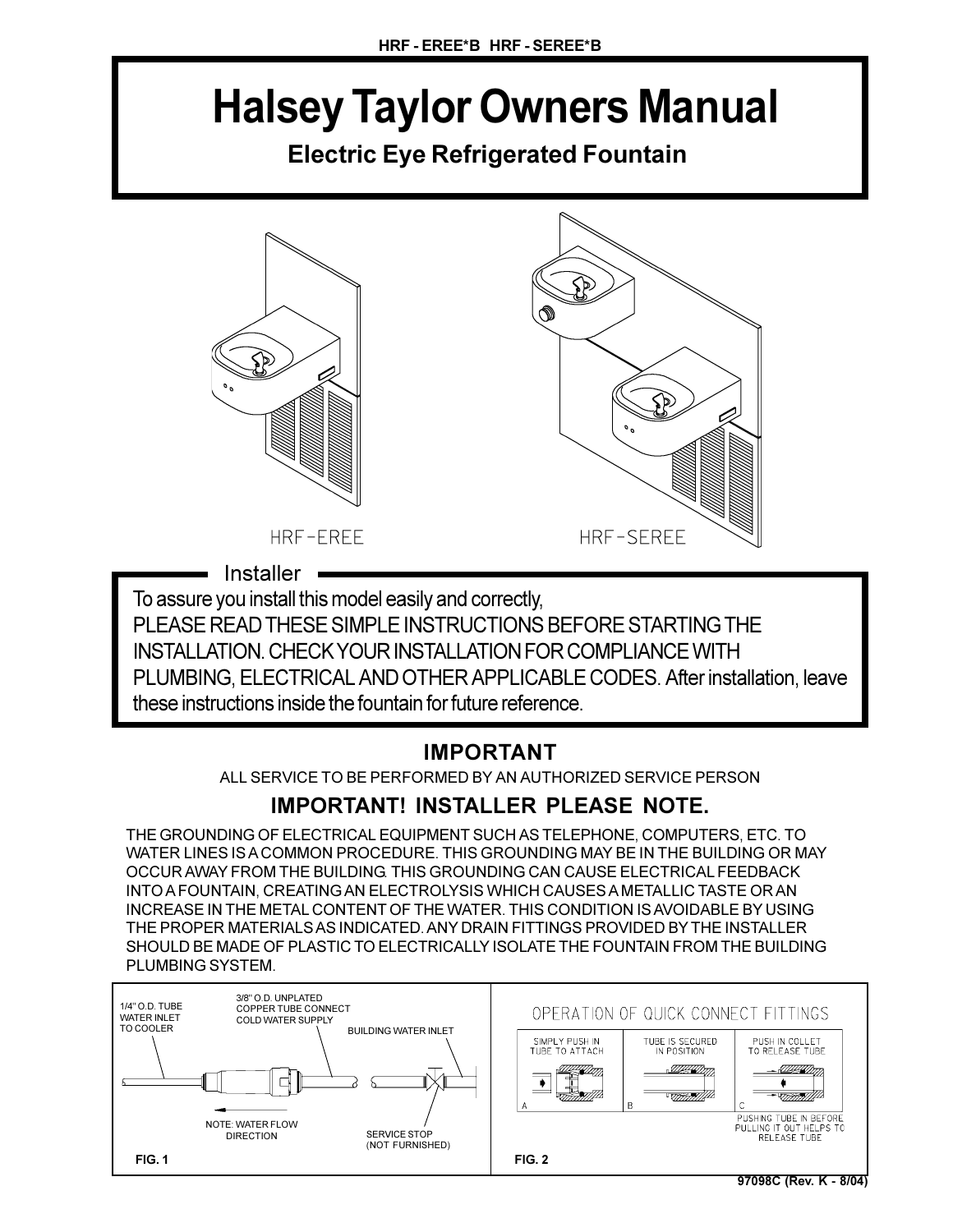#### **INSTALLATION INSTRUCTIONS**

- 1. Install mounting frame. See mounting frame instructions.
- 2. Install remote chiller. Remove front panel of chiller. Slide chiller onto the shelf and position it to the left within the guides on the shelf.
- 3. Attach solenoid valve assy to the underside of cross member of mounting frame, on dual station fountain soleniod valve assy mounts to frame with chiller. See Fig 3.
- 4. Make water supply connections. Install a shut-off valve and union connection to building water supply (valve and union not provided). Turn on the water supply and flush the line thoroughly.
- 5. Make connection between remote chiller and building supply line. Remove the 3/8" x 1/4" union from the chiller inlet tube and either install it on the chiller outlet tube of single fountain units or on the water inlet line of the upper fountain of dual fountain units. Install the strainer on the chiller inlet tube. Install a 3/8" O.D unplated copper water line between the valve and the cooler. Remove all burrs from the outside of the water line. Insert the 3/8" water line into the inlet side of the strainer by pushing it in until it reaches a positive stop, approximately 3/4" (19mm). See Fig. 4. **DO NOT SOLDER TUBES INSERTED INTO THE STRAINER AS DAMAGE TO THE O-RINGS MAY RESULT.**
- 6. Make connection between remote chiller and solenoid valve assy. Single Fountain Units (See Fig.4) Insert end of 1/4" O.D. formed tube (provided) into union on chiller outlet and the other end into straight fitting on solenoid valve assy. On Dual Fountain Units (See Fig.5) install the 3/8" tee (provided) on the chiller outlet tube. Install the 3/8" stem x 1/4" O.D. tube union (provided) into 3/8" tee as shown. Install 1/4" formed tube (provided) between 3/8" stem x 1/4" O.D. tube union and the straight fitting on solenoid valve assy.
- 7. Hang the upper panel on the mounting frame hanger. Align holes in the panel with holes in the mounting frame. Be sure that panel is engaged with hanger at top of frame before releasing it.
- 8. Install fountain (fountains). Remove access cover plate(s) on underside of fountain(s) and save the screws. Mount the fountain(s) to the upper panel and the wall frame with 5/16" x 3/4" (19mm) long bolts and nuts (provided). Tighten securely.
- 9. Connect solenoid valve assy and regulator holder in fountain with sensor by installing 1/4" O.D. x 24" straight tube (provided). On dual station units the fountain with the push button is to be connected to the chiller by installing the 3/8" O.D. x 30" tube (provided). Insert one end into remaining outlet of the 3/8" tee and the other end into the 3/8" x 1/4" union on water inlet line of fountain.
- 10. Remove elbow from end of p-trap and attach it to drain tube. Re-attach elbow to p-trap and cut waste tube to required length using plumbing hardware and trap as a guide.
- 11. Connect power cord of sensor to solenoid valve by running it thru the back panel and connecting it as shown in Fig. 7. Connectors may be connected to either terminal on solenoid valve. Attach ground wire to solenoid valve bracket with green ground screw.
- 12. Turn on water supply. Release air from tank by interrupting infrared beam; steady stream of water assures all air is removed. The sensor has a 30 second maximum ON time. It may be necessary to step away from beam a few times to allow chiller tank to refill. Check for leaks.
- 13. These products are designed to operate on 20-105 PSIG supply line pressure. If inlet pressure is above 105 PSIG, a pressure regulator must be installed in the supply line. Any damage caused by reason of connecting these products to supply line pressures lower than 20 PSIG or higher than 105 PSIG is not covered by warranty.
- 14. Make electrical connections to chiller. See chiller instructions.
- 15. Check stream height from bubbler. Stream height is factory set at 45-50 PSI . If supply pressure varies greatly from this, remove items 9 & 21 and adjust the screw on the regulator (item 8). Clockwise adjustment will raise stream height and counter-clockwise will lower stream height. For best adjustment stream height should be approximately 1-1/2" (38mm) above the bubbler guard. (See Fig 9)
- 16. Mount lower panel. Loosen the (2) #10-24 x 5/8" (16mm) screws at frame bottom lip. Slide upper tongue of lower panel under lower edge of already installed upper panel. Tighten previously loosened screws securely.
- 17. Replace bottom access panel to fountain basin using screws provided. Tighten securely.

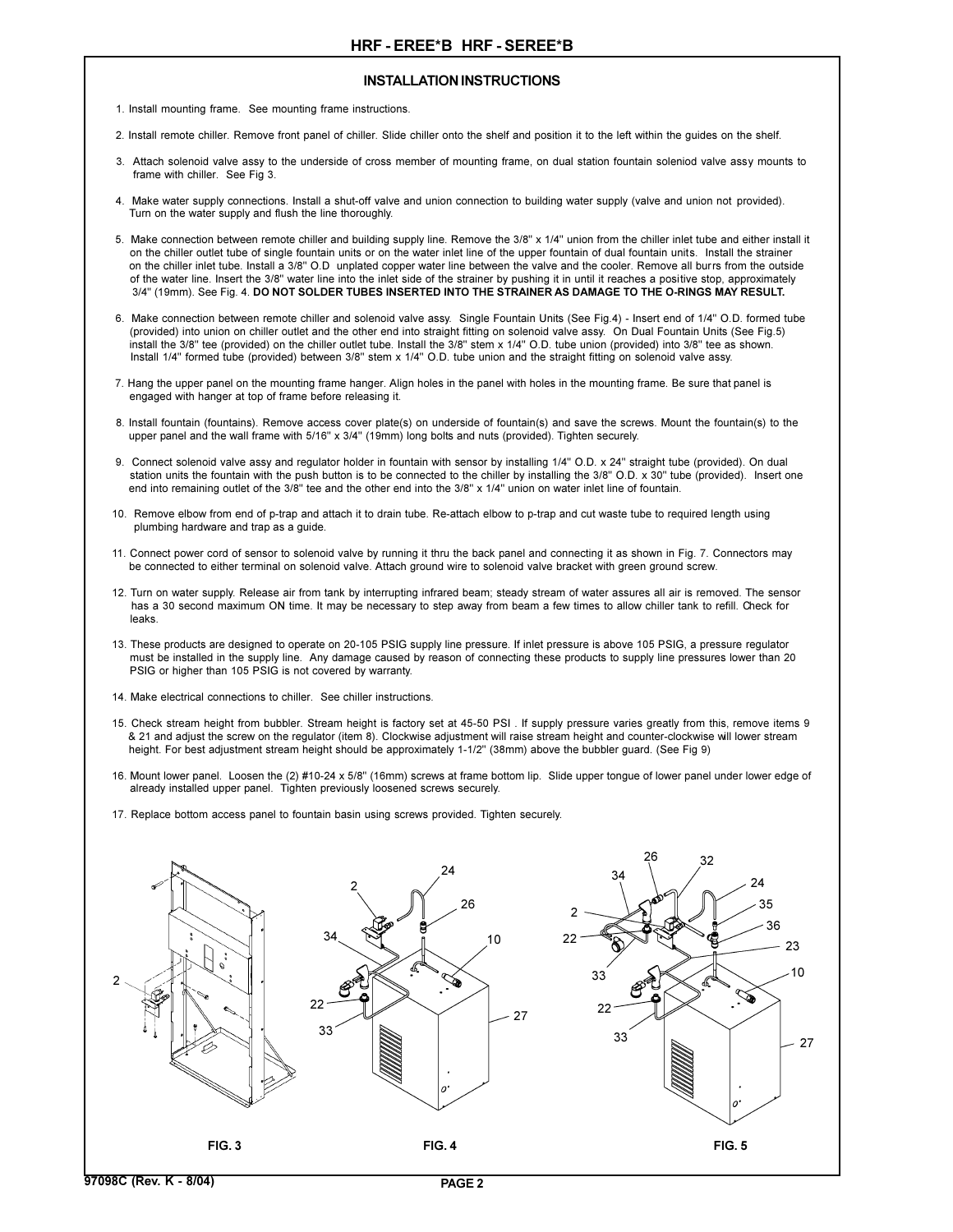